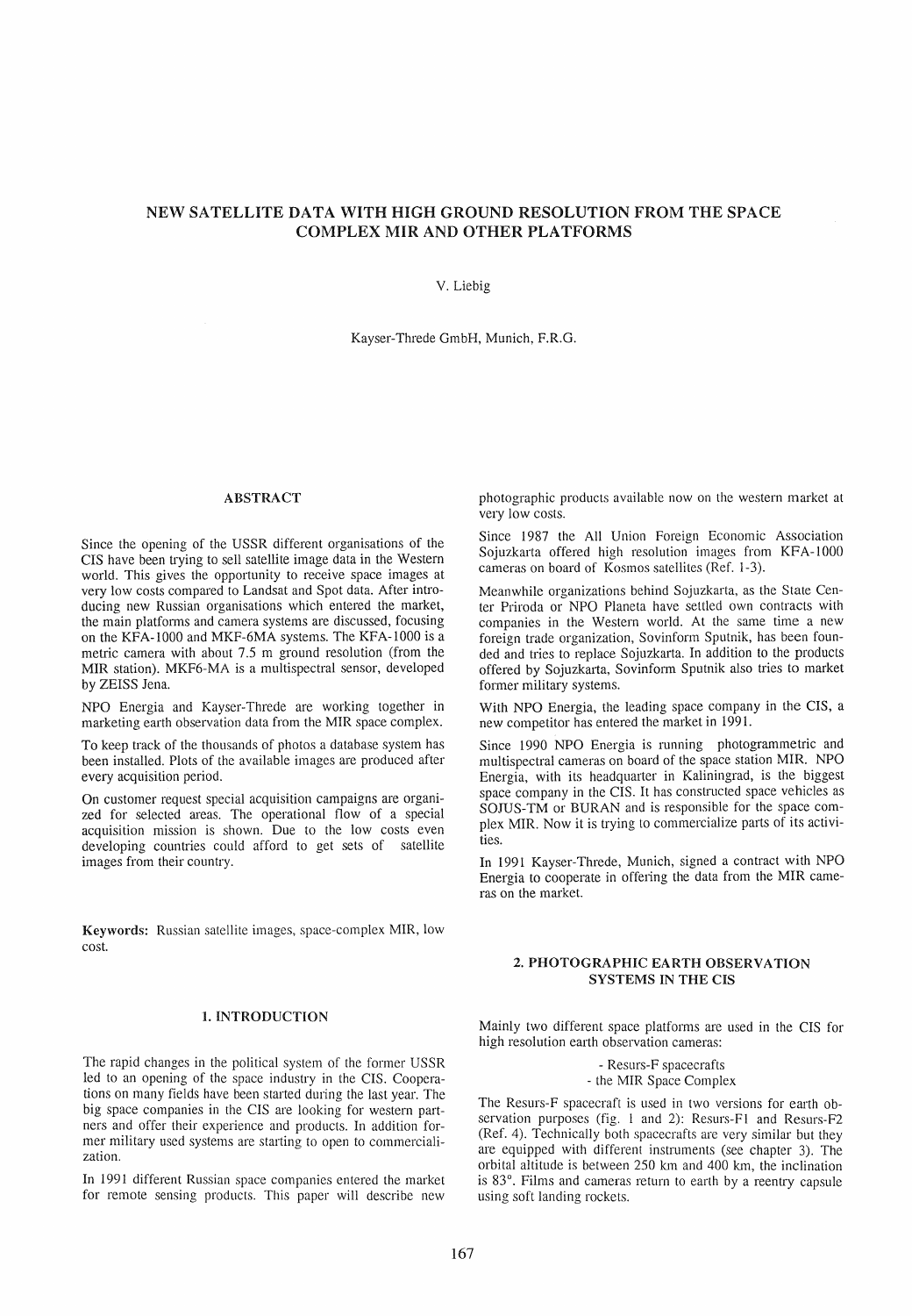

Fig. 1: Resurs-Fl spacecraft (Ref. 4)

Resurs-Fl has a 25 days flight duration, including 7 days of flight without orientation. The whole earth surface can be photographed once, some regions twice during one mission. It is equipped with 2 KFA-1000 and 3 KATE-200 cameras.



Fig 2: Resurs-F2 spacecraft (Ref. 4)

Resurs-F2 is able to take pictures of the whole earth twice or three times within its 30 days flight duration. on Resurs-F2 a MK-4 multispectral camera is used.

The second platform for space photography besides the capsules is the MIR space station.

At the moment the space complex MIR consists of four modules (see fig. 3):

| - the main block |
|------------------|
| - KWANT          |
| - KWANT-2        |
| - KRISTALL       |

KW ANT-2 and KRISTALL are mounted perpendicular to the main axis of the space station. Early in 1993 a third module, PRIRODA (nature), shall be launched. The main purpose of the PRIRODA mission will be earth observation. A fourth module, SPEKTR, is nearly ready but its launch is under discussion due to the budgetary situation in Russia.

Because of its inclination of 51.6° the MIR station is much better suited for earth observation as other manned systems, e.g. the American space shuttle missions or the planned space station FREEDOM with its 28° inclination.



Fig. 3: The space complex MIR (status 1992)

MIR orbits have a repetition rate of two days. The overfligth is about 45 minutes earlier every two days. A certain area is overflown every 2 months at the same time of day.

The orbital parameters of the MIR space complex are shown in table 1:

| Inclination:  | $51.6^{\circ}$ |
|---------------|----------------|
| Altitude:     | ca. 400 km     |
| Excentricity: | < 0.001        |
| Orbit period: | ca 90 min.     |

Table 1: Orbit parameters of the MIR station (Ref. 5)

Normally the MIR complex is oriented by the on-board computer in a way, that the large solar panel arrays are always looking toward the sun. Only for data acquisition periods the station is turned in a position that the flight direction is parallel to the forward motion compensation of the cameras. This arientation could be stabilized for approximatly three rotations, which is equivalent to about 270 minutes. After this time the board accumulators need to be charged again by solar power (Ref. 6).

Different earth observing cameras are installed on board of the MIR station. On KWANT-2 a KAP-350 camera and the multispectral MKF-6MA are installed. On KRISTALL two KFA-1000 systems are mounted. In addition two spectrometer (MKS-M2 and Phasa) and some TV cameras are warking on the space station. After the launch of the earth observation module PRIRODA a new set of instruments, including the East-German MOS Spectrometer and a Russian SAR, will be used on board of MIR (Ref. 7). In 1994 the German MOMS-02P sensor shall be installed on MIR after its flight on the D2 shuttle mission. A high precission orbit and attitude determination system shall support this camera (Ref. 14 and 15).

### 3. CAMERA SYSTEMS

At the moment images of the following Russian camera systems are available in the Western world:

| - KFA-1000 |
|------------|
| - MKF-6MA  |
| - KATE-200 |
| - KAP 350  |
| - MK-4     |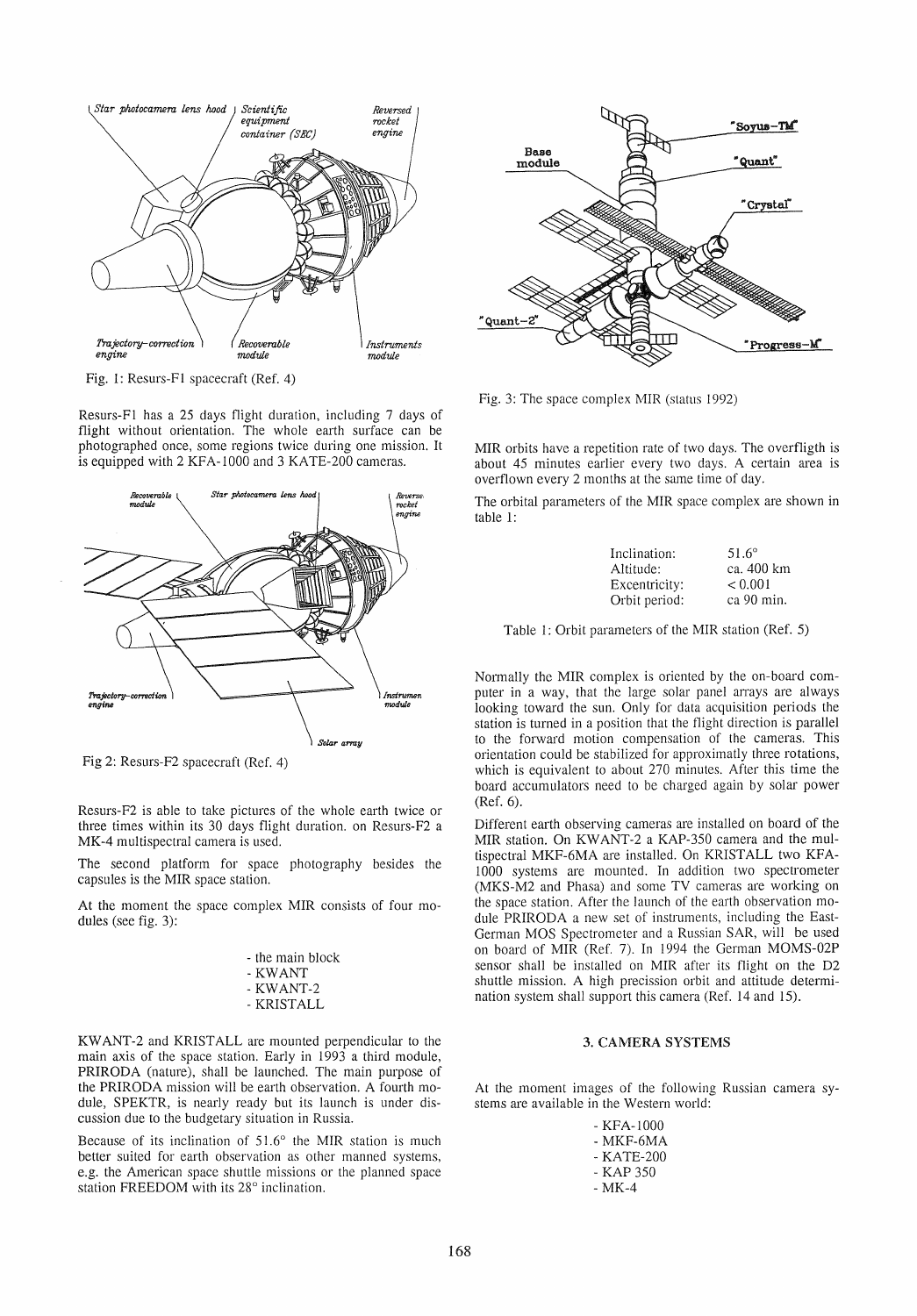All of them are analog cameras, i. e. they use conventional film as storage medium, which returns to ground after the mission.

On the Western market only the KFA-1000 images are introduced. In the former German Oemocratic Republic (GOR) the images of the multispectral ZEISS camera MKF-6MA were widely used. So this paper will concentrate on this two cameras after describing shortly the other camera types.

KAP 350 is a medium size camera with 350 mm lens and a ground resolution of about 40 m. The ground coverage is 200x200 km2 (all data are given for an altitude of 400 km, Ref.6).

KATE-200 consists of three cameras which observe the same surface area in three different spectral bands (510-600 nm, 600-700 nm, 700-850 nm). The focal length is 200 mm and the image size is  $180x180$  mm<sup>2</sup>. This corresponds to a surface area of 225x225 km2. The ground resolution is between 20 m and 30 m (Ref. 4).

MK-4 is also a multispectral camera system with four lenses of 300 mm focus length. Four out of six spectral bands (460-505 nm, 515-565 nm, 580-800 nm, 635-690 nm, 810-860 nm) can be selected for a certain surface area. The image size is  $180x180$  mm<sup>2</sup> which is equivalent to  $150x150$  km<sup>2</sup> from an altitude of 250 km. The ground resolution from this altitude is 8-12 m for spectrozonal film (Ref. 4).

The East-German made MKF6-MA is mounted in the KWANT-2 module of the MIR space complex. It is a metric multispectral camera with a ground resolution better 25 m (altitude 400 km, Ref. 8-10). The technical data is listed in table 2. The camera consists of the camera body with 6 film cassettes and 6 ZEISS Pinatar 4/125 lenses. The image size is  $55x81$  mm which is equivalent to  $175x260$  km<sup>2</sup> on ground. Each lens and corresponding chamber is optimized to its spectral band. So all 6 images have exactly the same scale. The light is splitted by filters into 6 bands (see table 2).

| Focus length:               | $125 \text{ mm}$        |  |  |  |  |
|-----------------------------|-------------------------|--|--|--|--|
| Mean image scale:           | 1:3.200.000             |  |  |  |  |
| Mean image size:            | 175x260 km <sup>2</sup> |  |  |  |  |
| Ground resolution:          | $20-25$ m               |  |  |  |  |
| Film:                       | $6 \times 70$ mm $b/w$  |  |  |  |  |
|                             | 460-500 nm              |  |  |  |  |
|                             | 520-560 nm              |  |  |  |  |
|                             | 580-620 nm              |  |  |  |  |
|                             | 640-680 nm $\cdot$      |  |  |  |  |
|                             | 700-740 nm              |  |  |  |  |
|                             | 780-860 nm              |  |  |  |  |
| Film capacity:              | $>1250$ images          |  |  |  |  |
| Forward motion compensation |                         |  |  |  |  |

Table 2: Technical data of the MKF-6MA cameras (Ref. 8)

The bandwidth of each channel is between 40 and 100 nm (see fig.4).

The camera is forward motion compensated. The compensation is performed by tilting the whole camera. This system results in a maximum error of 0.8 mrad/s.

All images are taken with 60% coverage in flight direction to enable stereo evaluations.

On KRISTALL two KFA-1000 cameras are mounted. The system of the two cameras is called PRIRODA-5.

The CIS made KFA-1000 cameras are mounted in parallel direction. They are tilted by an angle of 8° against the nadir. So the images of the two cameras show a lateral coverage of  $1^\circ$ (about 7 km on ground) and a doubling of the covered ground area (see fig. 5). Oue to that installation and the inclination of



Fig. 4: Spectral Bands of the MKF-6MA Camera (Ref. 8)

 $51.6^\circ$  the system can take pictures up to about  $52.5^\circ$  northern or southern latitude, without tilting.

The technical data of the KFA-1000 camera are listed in table 3:

| Focus length:               | $1000$ mm               |  |  |
|-----------------------------|-------------------------|--|--|
| Mean image scale:           | 1:400.000               |  |  |
| Mean image size:            | 120x120 km <sup>2</sup> |  |  |
| Ground resolution:          | ca. 7.5 m               |  |  |
| Film:                       | SN 10 Spectrozonal      |  |  |
|                             | 560680 nm               |  |  |
|                             | 680810 nm               |  |  |
| Film capacity:              | 1500 images             |  |  |
| Forward motion compensation |                         |  |  |

Table 3: Technical data of the KFA-1000 cameras

Both cameras are forward motion compensated. Normally all images are taken with 60% coverage in flight direction to get stereo data.



Fig. 5: The PRIROOA-5 system consists of two KFA-IOOO cameras mounted in parallel direction

After processing of the films the image number, the camera number, the focus length and a BCO time and date code can be found on every negative (see fig. 6). The resolution of the time code is 2 seconds. All negatives carry image marks to allow photogrammetric processing of the data.

The films for all MIR cameras are transported by SOJUS-TM or PROGRESS spacecrafts into the orbit and latest three month Iater back to ground. A longer use of the film would degrade it due to the radiation in the MIR orbit .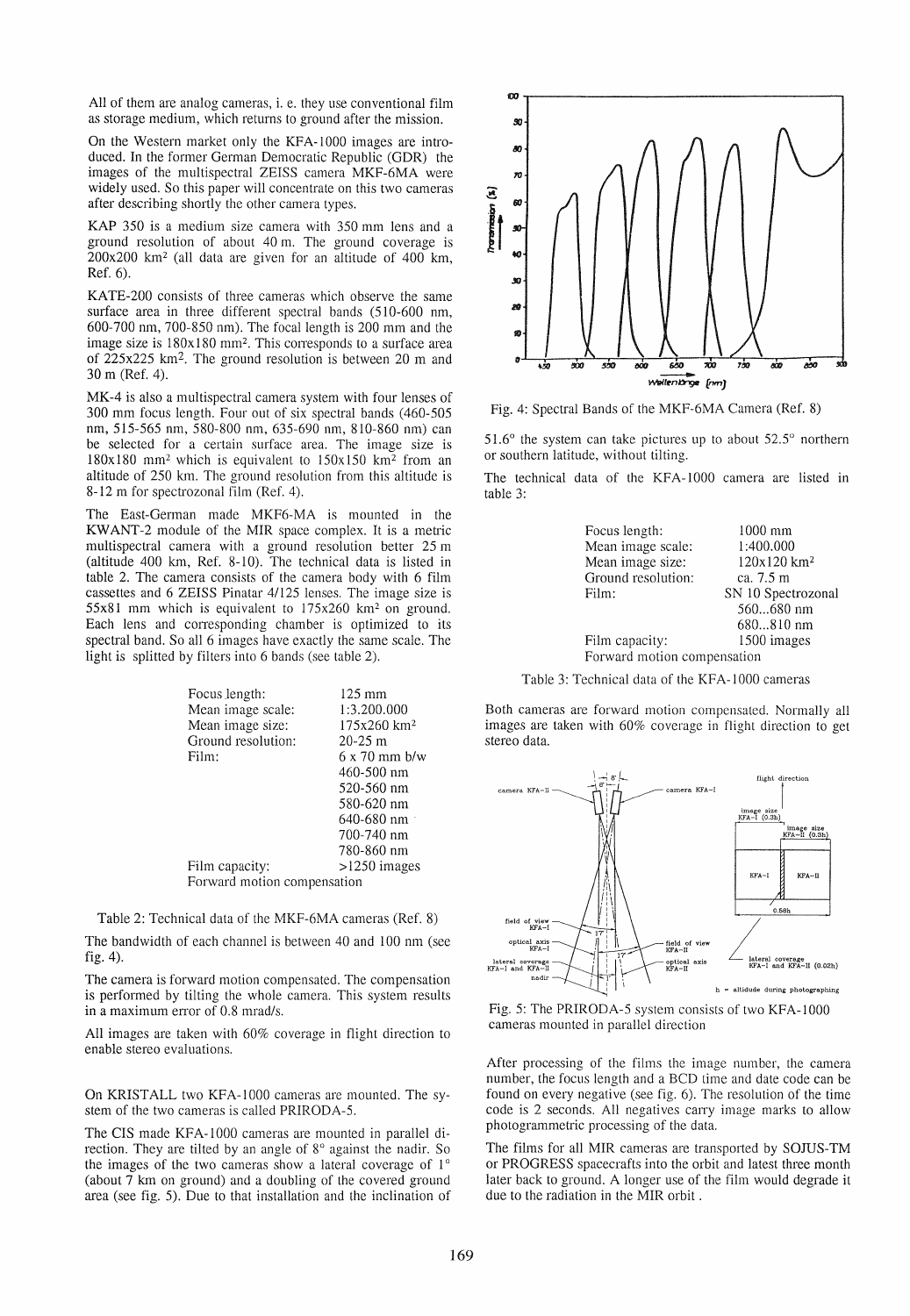

Fig. 6: On every negative the number of the camera, the image number, the focus length and a date/time code can be found.

#### 4. IMAGE DATABASE SYSTEM

To keep track of thousands of images from the MIR station, NPO Energia and Kayser-Threde worked together to establish a database system in which every scene can be found (Ref. 16).

Shortly after each campaign the orbit data of the space station are calculated. This data together with the time of the image acquisition is used to calculate corner coordinates of each image. After the development of the films the image numbers are added. Then all data are played into the database.

A comparison of the calculated coordinates with the coordinates taken out of the images shows an error of less than 10% of the image size (see fig. 7).



Fig. 7: Comparison of calculated and measured image coordinates.

The database coordinates can be transfered into a graphic package which overlays the image coordinates to vectorized maps (see fig. 8) The plots are regularly distributed to customers and agents.

On request of a customer cloud figures for an interesting scene will be delivered by a mail box system installed between Munich and Moskow.

# 5. SPECIAL ACQUISITION CAMPAIGNS

Image acquisition on request of a customer is called Special Acquistion. If a customer needs actual data of a certain area not included in the archive it is possible to organize a Special Acquisition campaign.

In 1991 three campaigns were organized. Two of them were successfully finished (one in Germany, one in Southern Europe), one could not be fulfilled due to permanent cloud cover.



Fig. 8: Acquisition period September 91 over Europe.